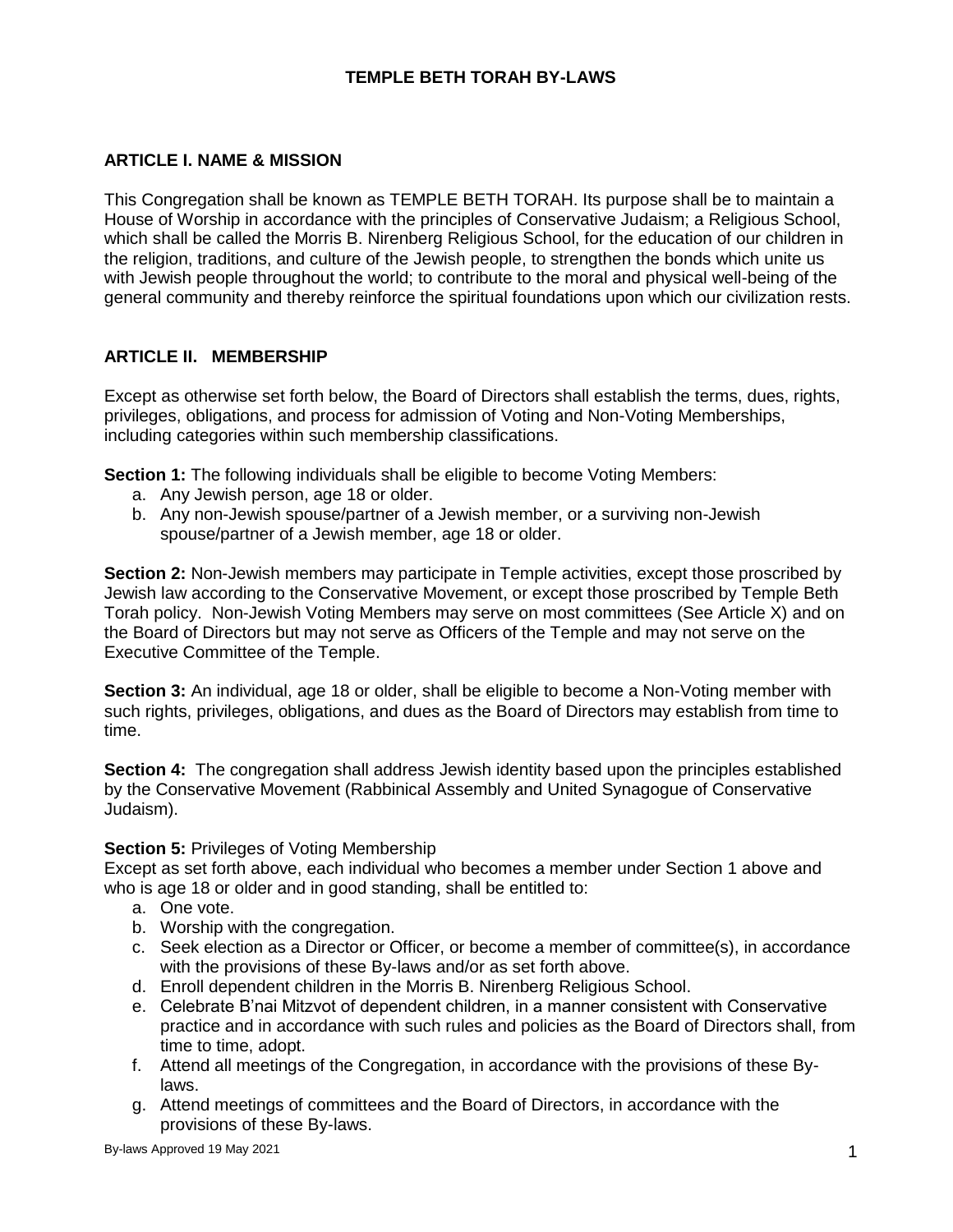h. Use the services of the Congregation's clergy (Rabbi or Rabbi's designate) to officiate in a manner consistent with the usual and customary Conservative Jewish practice at life-cycle events of the member or the member's dependents (e.g., marriage, funeral, etc.). The Board of Directors may set special fees for such events. (See Article III, Section 4.)

**Section 6:** A member may resign from the Congregation by giving written notice to the Board of Directors on or before March 1<sup>st</sup>. This notice must be in written form, mailed or sent electronically to the Temple President. Such resignation shall become effective at the end of the fiscal year in which the resignation is submitted and only upon payment of all financial obligations due to the Congregation. Upon a resignation being accepted, the resigning member shall be rendered a statement for any annual dues and other amounts owed, which shall be payable as provided above and in these By-laws.

# **ARTICLE III. FINANCES**

**Section 1:** The Fiscal Year of the Congregation shall extend from July 1 through June 30 of the following calendar year.

**Section 2:** Except as otherwise provided in these By-laws, the annual dues, building fund, fees, and tuition for Religious School, for all classes and categories of membership, shall be in such amounts as shall be determined by the Board of Directors and approved by a majority of Voting Members of the Congregation present at the meeting where such voting occurs.

**Section 3:** Special assessments, which may be required from time to time, shall be determined by the Board of Directors and approved by a majority of Voting Members of the Congregation present at the meeting where such voting occurs, unless otherwise specified in these By-laws.

**Section 4:** Other fees shall be set, due, and payable as prescribed by the Board of Directors.

**Section 5:** Annual dues, building fund, tuition for Religious School, and other fees are established for each fiscal year. The Board of Directors shall determine and communicate to members the invoicing structure and payment schedule for dues, building fund, tuition and fees.

**Section 6**: A member in good standing is defined as a member whose financial obligations to Temple Beth Torah are current, as determined by the Finance Chair and Treasurer according to the policies of the Temple outlining payment plans and due dates. Dues, payment plans, and other financial obligations of members may be adjusted according to need, as determined by the Board of Directors and outlined in the Temple Policy Manual. Any member who is not in good standing for a period of more than sixty (60) days shall be deemed in arrears, at which time the Board of Directors may then take action it deems necessary and in the best interests of the Congregation.

# **ARTICLE IV. CONGREGATIONAL MEETINGS**

**Section 1**: Annual Meeting. The Annual Meeting of the Congregation and election of Officers and Chairs shall be held at least 15 days before the end of each fiscal year, on such day as the President may designate. Notice of the Annual Meeting and a specific agenda shall be generated by the President or designee and shall cause it to be sent to Voting Members, directed to their addresses as they appear in the database of the Congregation, or by electronic means to each Voting Member's email address as it appears in the database of the Congregation, and sent not less than two (2) weeks prior to such meeting.

**Section 2:** Special Meetings. Special meetings of the Congregation may be called at the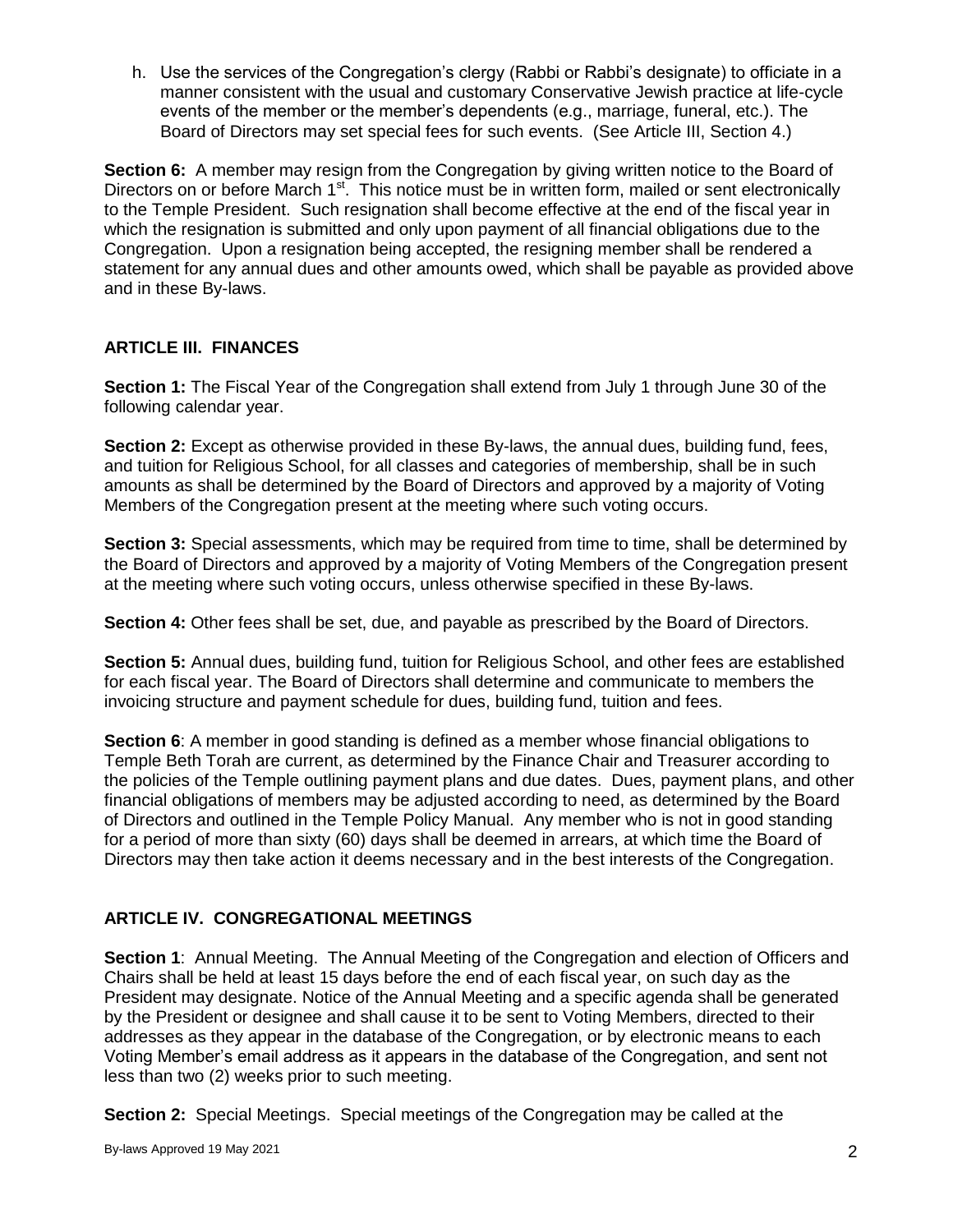discretion of the President and shall be called by the President at the written request of 25 Voting Members in good standing sent by mail or electronically, or by the vote of thirty (30) percent of the members of the Board of Directors. Said request shall be sent by mail or electronically and shall state the reason for and purpose of the meeting. In the event that the President fails to issue a call for the Special Meeting within five (5) days after being requested to do so, any other Officer may issue such notice. Special Meetings shall be held within twenty-one (21) days after the receipt of the written request.

**Section 3:** Notice of Special Meetings. Written notice containing the nature of business to be transacted at such Special Meeting shall be sent to the Voting Members, directed to their addresses, as they appear in the database of the Congregation, or by electronic means to each Voting Member's email address as it appears in the database of the Congregation, at least seven (7) days before any special meeting. No business shall be transacted at any Special Meeting, except for the purposes stated in the notice.

**Section 4:** Quorum. At all meetings of the Voting Members, regular and special, a quorum for the transaction of business shall consist of 25 Voting Members, in good standing, including Officers present, but a lesser number may adjourn the meeting to some future time, not less than six (6) or more than twenty (20) days from the date thereof, and a written notice of such adjourned meeting shall be sent by mail or electronic means by the President or designee to all Voting Members at least five (5) days prior to such meeting. Non-voting members of the Congregation may be invited by the Board of Directors to any such regular or special meeting, but they shall not count towards the establishment of a quorum.

#### **Section 5:** Voting.

- a. The right to vote at any regular or special meeting shall be limited to Voting Members. Each Voting Member in good standing shall be entitled to one (1) vote.
- b. Matters voted on at regular or special meetings shall be decided by majority vote of those present and eligible to vote, except as otherwise required by these By-laws.
- c. The Temple shall not take any of the following actions without the affirmative vote of two-thirds (2/3) of the Voting Members entitled to vote (it being understood that a two-thirds (2/3) vote of Voting Members present at a meeting will be insufficient if that number is less than two-thirds (2/3) of the total number of Voting Members of the Congregation):
	- 1. Enter into an agreement to sell, mortgage, encumber or transfer any right, title or interest in the real property of the Temple.
	- 2. Enter into any contract for any capital improvement, as distinguished from routine maintenance or repairs, or make any payment thereof if the total amount of such proposed capital improvement is in excess of One Hundred Thousand Dollars (\$100,000).
	- 3. Merge or combine with any other temple or religious organization.
	- 4. Affiliate with, address as a congregation Jewish identity based upon, or maintain a House of Worship in accordance with principles of other than Conservative Judaism and the Conservative Movement; or
	- 5. Dissolve.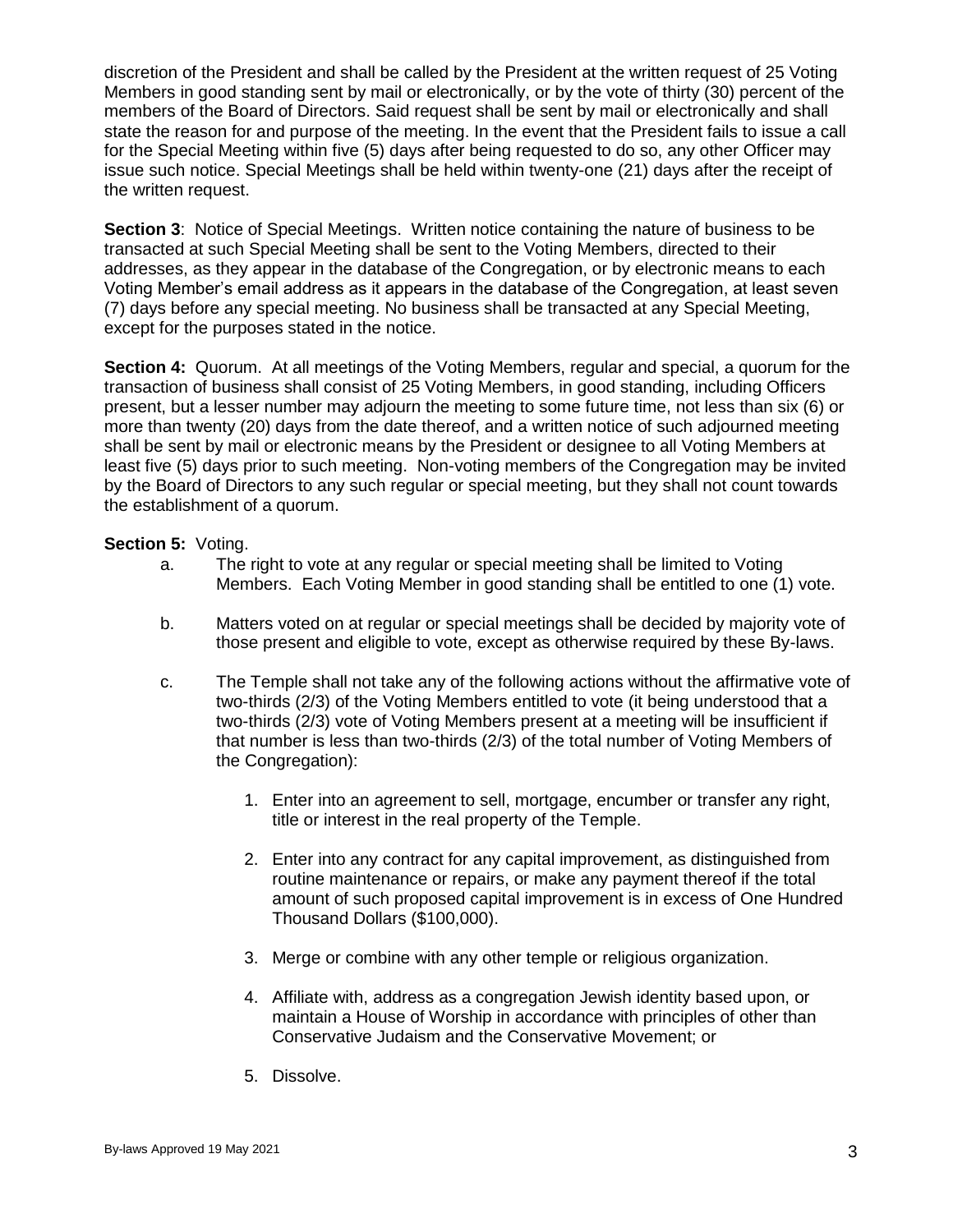**Section 6:** Electronic Meetings and Voting. Any and all meetings under this Article IV may be held in person, through electronic means (including telephonically, by video conference or any other virtual meeting platform accessible to members on the internet) or a combination thereof as determined most appropriate by the Board of Directors. All notices of meetings shall state whether the meeting will be held in person, through electronic means or a combination thereof, and provide the necessary links, log-in information, time, date and location. The Board of Directors shall establish the manner of casting votes at any such meeting, including, without limitation, determining how electronic votes are to be cast and tabulated, selecting the software or platform that will be used to vote electronically and how to confirm the identity/authenticity of Voting Members. Any such meeting may be held through electronic means or a combination of in person and electronic participation only if all Voting Members participating in the meeting can hear each other and be heard simultaneously.

# **ARTICLE V. BOARD OF DIRECTORS**

**Section 1**: The management and administration of the property and affairs of the Congregation shall be vested in a Board of Directors, except as otherwise set forth under these By-laws or pursuant to applicable law.

**Section 2**: The Board of Directors shall be composed of:

a. The Officers of the Congregation (President, First Vice President, Second Vice President, Treasurer, and the Secretary).

b. The immediate past President of the Congregation, the President of the Sisterhood and the President of the Brotherhood.

- c. The chairpersons of the Standing Committees, and
- d. Three members-at-large.

**Section 3:** All members of the Board of Directors shall be chosen from Voting Members of the Congregation who are in good standing pursuant to the terms of these By-laws. A member of the Board of Directors may not vote on any matter that presents a conflict of interest.

**Section 4:** The Board of Directors shall be charged with the general administration of the Congregation and in accordance therewith shall assume control of all the property of the Congregation; shall designate the bank or other financial institution wherein the funds of the Congregation shall be deposited; shall be responsible for all expenditure and disposal of the Congregational funds and property, but shall not invest any of the funds of the Congregation in any investment which is not fully insured, nor set aside in any fund which would avoid the oversight of the President and Treasurer; and shall approve applications for membership in the Congregation.

**Section 5:** The Board of Directors shall make such rules and regulations, consistent with these By-laws, as it shall deem advisable, for the proper conduct of their meetings, and for the furtherance of the general purpose of the Congregation, which rules and regulations shall be set forth in a Written Policy Manual, maintained with the records of the Congregation and available for review by all members. The Congregation may supersede any action of the Board of Directors at any meeting held as designated by Article IV.

**Section 6:** The Board of Directors shall have a minimum of ten (10) monthly meetings each year, on such day as the Board, by resolution, may designate to conduct the business of the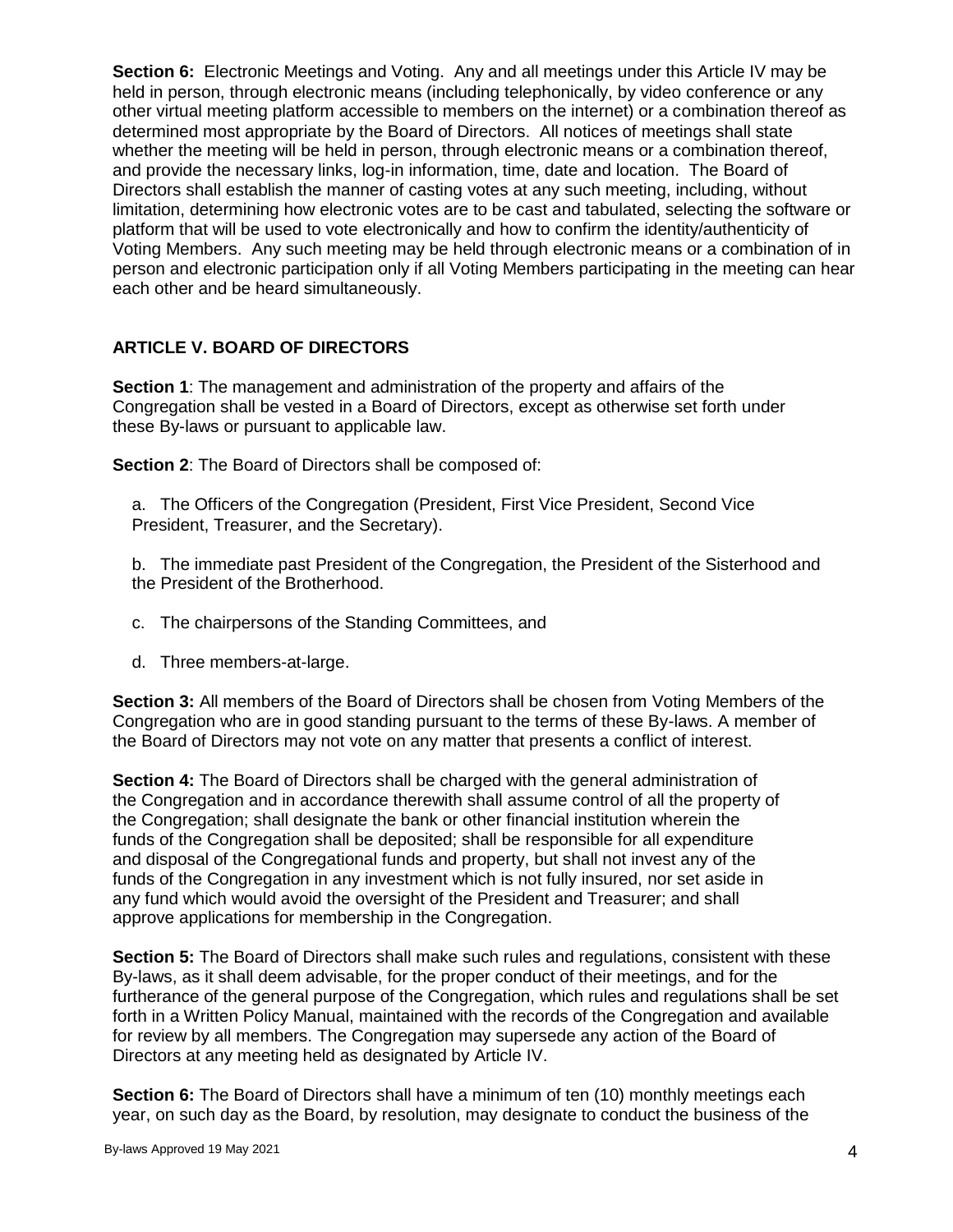#### Congregation.

**Section 7:** Any matter may be voted upon by the Board of Directors provided there is a quorum present. A quorum consists of 50% plus one (1) members of the Board. In the event a matter requiring a vote of the Board is one that, at the discretion of the President, does not require in person discussion and deliberation by the Board and must be decided prior to the next scheduled Board meeting, then the President may, in his/her discretion, notify Board members by electronic means and take a vote by electronic means. If the President exercises this discretion, the President may set forth the parameters for voting by electronic means and any matter decided by electronic means shall be considered the same as if it had been voted at a meeting. In the case of a vote occurring by electronic means, the President shall notify the Board members of the decision and note the decision in the minutes at the next Board meeting. The Presiding Officer shall not vote except to break a tie vote.

**Section 8**: Special meetings of the Board of Directors may be called by written request of the President or at the written request of five (5) Board Members. Said request shall be sent to all members of the Board of Directors and state the reason for and purpose of the meeting. No business shall be transacted at any Special meeting of the Board, except for the purposes stated in the notice.

**Section 9:** All meetings, except for Executive Sessions, shall be open to all members of the Congregation. Executive Sessions shall be used only when discussing personnel, employment matters and other confidential business that the President determines should be addressed in an Executive Session. Any individuals who will be discussed at such session, and any member of their immediate family, shall not be allowed to attend. The minutes of all meetings, except Executive Sessions, shall be available to the Congregation.

**Section 10**: Any Board of Directors Member or Officer may be removed for cause as defined by the Board or if he or she is no longer a Voting Member in good standing during his/her tenure by a two-thirds (2/3) vote of the entire Board of Directors. No removal shall be effective unless and until such Board Member has received notice of such proposed removal and been given an opportunity to be heard by the Board of Directors. Attendance at meetings shall be grounds for removal only if a Board Member fails to attend three (3) Board Meetings per year without good reason.

**Section 11:** In the event of a vacancy of any member of the Board of Directors, the President, with the ratification of the Board of Directors, may appoint any Voting Member to fill that vacancy. No appointment by the President and ratification by the Board of Directors shall extend beyond the next annual meeting.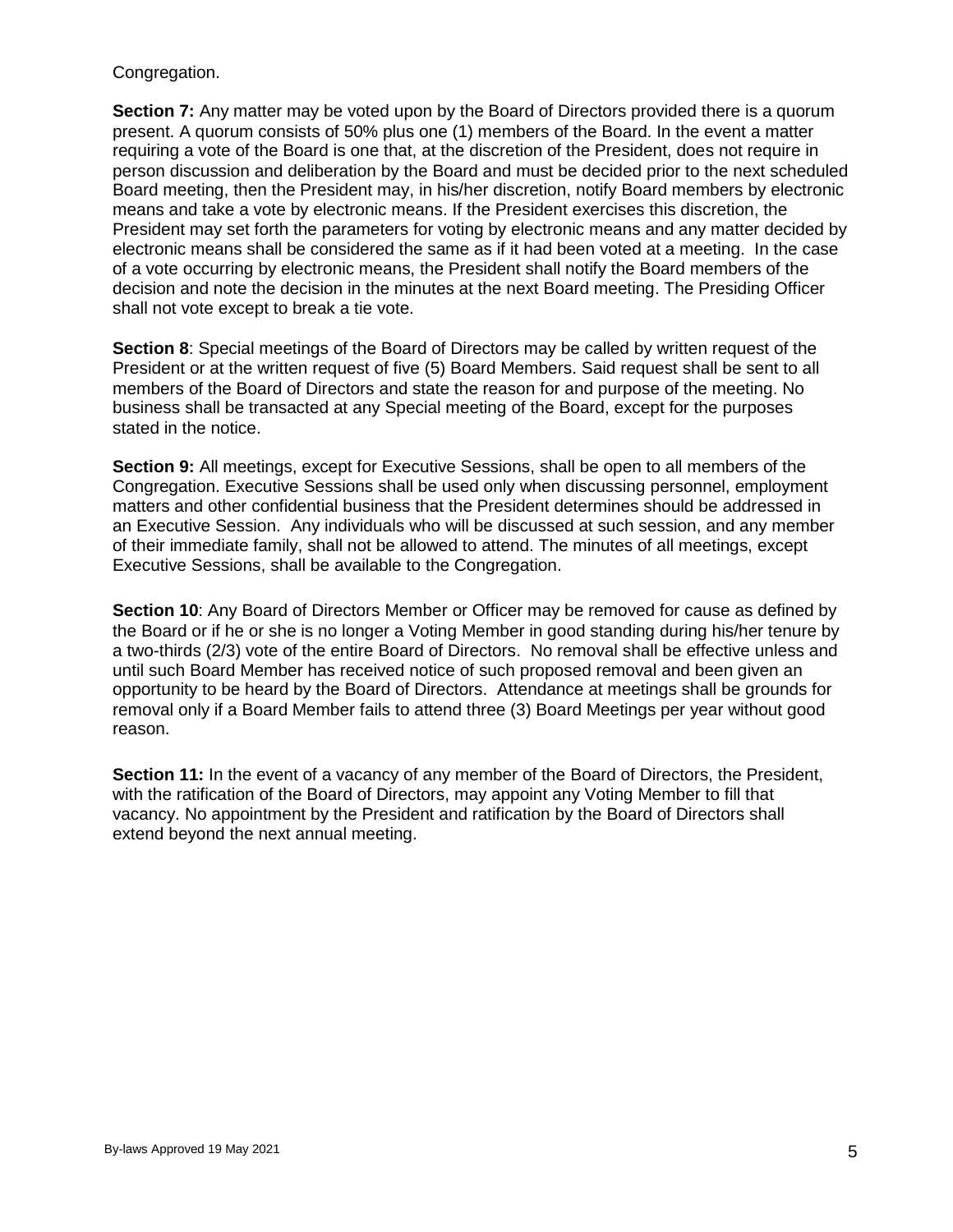# **ARTICLE VI. OFFICERS AND CHAIRS**

**Section 1:** The Officers and Standing Committee Chairs of the Congregation shall be as follows:

- a. President
- b. First Vice President
- c. Second Vice President
- d. Treasurer
- e. Secretary
- f. Marketing Chair
- g. B'nai Mitzvah Chair
- h. Membership Chair
- i. Facilities Chair
- j. Ritual Chair
- k. Education Chair
- l. Finance Chair
- m. Fundraising Chair
- n. Tikkun Olam Chair
- o Early Childhood Chair
- p. Youth Chair
- q. Israel Action Chair

**Section 2:** The President, First Vice President, Second Vice President, Treasurer and Secretary shall be Jewish Voting Members in good standing. The Chairs of the following committees shall be Jewish Voting Members: the B'nai Mitzvah, Ritual, Education and Israel Action Committees.

**Section 3:** The President, First Vice President, Second Vice President, Treasurer and Secretary shall constitute the Executive Committee. At the President's discretion, one additional Jewish Board member may be appointed by the President to the Executive Committee. The Executive Committee shall set the Board of Directors agenda, provide oversight of the Committees and address Congregation matters that require confidentiality, including, without limitation, personnel and membership issues. Any policy change(s) recommended by the Executive Committee shall be brought to the Board of Directors for consideration.

**Section 4:** The President shall:

- a. Preside at and be the Chair of all meetings of the Congregation and of the Board of Directors.
- b. Call all meetings of the Executive Committee, the Board of Directors and the Congregation.
- c. Appoint all Select Committee Chairs from among the members of the Congregation in good standing, after consultation with the other Officers and subject to the Board's confirmation of each appointment.
- d. Be an ex-officio member of all committees except the Nominating Committee, without the right to vote.
- e. Present a written report at each meeting of the Congregation on the Board's activities since the previous meeting of the Congregation.
- f. Present a written report on the status of the Congregation at the Annual Meeting.

 $By$ -laws Approved 19 May 2021 6 g. Sign all agreements, contracts, deeds, and other legal documents for the Congregation or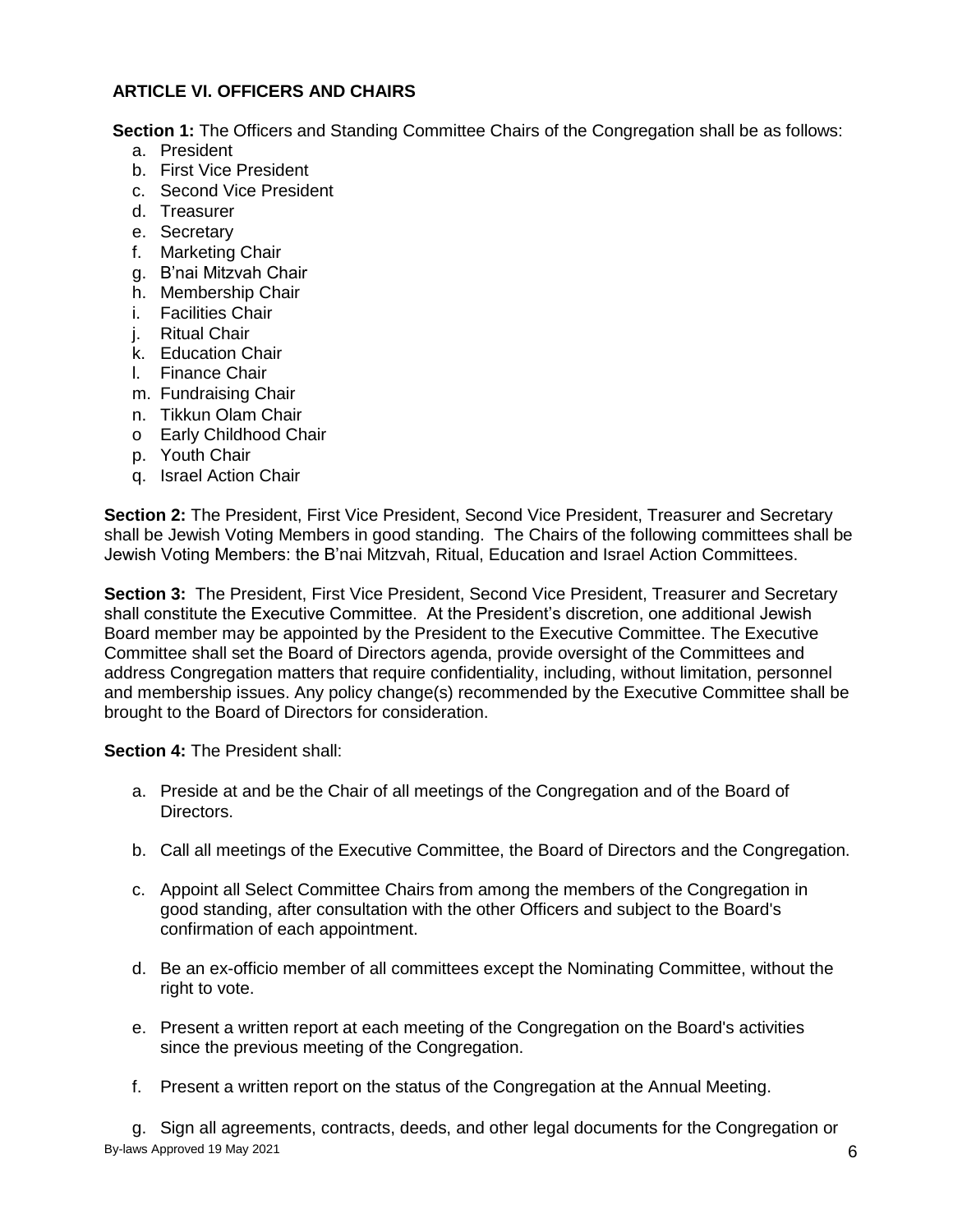the Board of Directors, and

h. Notwithstanding any other provision contained herein, the President may, with the concurrence of the Board, reassign duties or assign additional duties to any member of the Board.

**Section 5:** In succession, the Vice Presidents shall assist in discharging the duties of the President and shall have the authority to perform all duties in the absence, resignation, death, or disability of the President. They shall perform all such other duties as may be assigned to them by the President and/or the Board of Directors, provided such functions are not in violation of any other provision of these By-laws.

**Section 6:** The Treasurer shall be the custodian of all funds of the Congregation, shall receive all money belonging to the Congregation, give receipts therefore when necessary, and shall be responsible for distribution of all billing and assessment notices. All money received shall be deposited in the name of the Congregation in such banks, or other insured investments, as the Board of Directors shall direct.

The Treasurer shall pay all properly approved bills, in a timely fashion, make a written monthly report to the Board of Directors and a written Annual Report on the condition of the Treasury to the Congregation at the Annual Meeting of the Congregation. The Treasurer shall be a member of the Finance Committee and have books and accounts ready for settlement at the expiration of tenure.

**Section 7:** The Secretary shall keep an accurate and up-to-date record, to be maintained within the Temple Building and/or on the Congregation's electronic records system, of all of the proceedings of the Congregation and of the Board of Directors. The records of such proceedings shall be available for inspection by any member of the Congregation. The Secretary shall have the powers and responsibility to issue all notices of meetings of the Congregation and of the Board of Directors, to sign such instruments or documents as may be necessary from time to time and perform such other duties as the office requires or as directed by the Board of Directors.

**Section 8:** As terms of office warrant, Officers, Standing Committee Chairs and Members-at-Large shall be elected at the Annual Meeting for a term of two (2) years. They will assume office on the commencement of the Fiscal Year following their election. Terms of Standing Committee Chairs and Members-at-Large shall be staggered to ensure that not all Standing Committee Chairs and Members-at-Large are elected in the same year.

**Section 9:** Each Standing Committee Chair shall report to the Board of Directors on the activities of that committee.

# **ARTICLE VII. NOMINATION AND ELECTION OF OFFICERS AND CHAIRS**

**Section 1:** The Nominating Committee shall consist of no less than three (3) Voting Members who shall be elected for a one (1) year term by the Board of Directors at the first meeting of the Board of Directors following the Annual Meeting of the Congregation. The Nominating Committee will elect its Chair. Vacancies on the Nominating Committee shall be filled by appointment of the President with ratification by the Board of Directors.

By-laws Approved 19 May 2021 **7 Section 2:** The Chair of the Nominating Committee shall report its nominations to the President and be responsible for generating the notification of the slate and causing it to be sent or emailed to the Temple Membership. This shall be done at least two (2) weeks prior to the Annual Meeting. No member of the Nominating Committee may be nominated for any office by the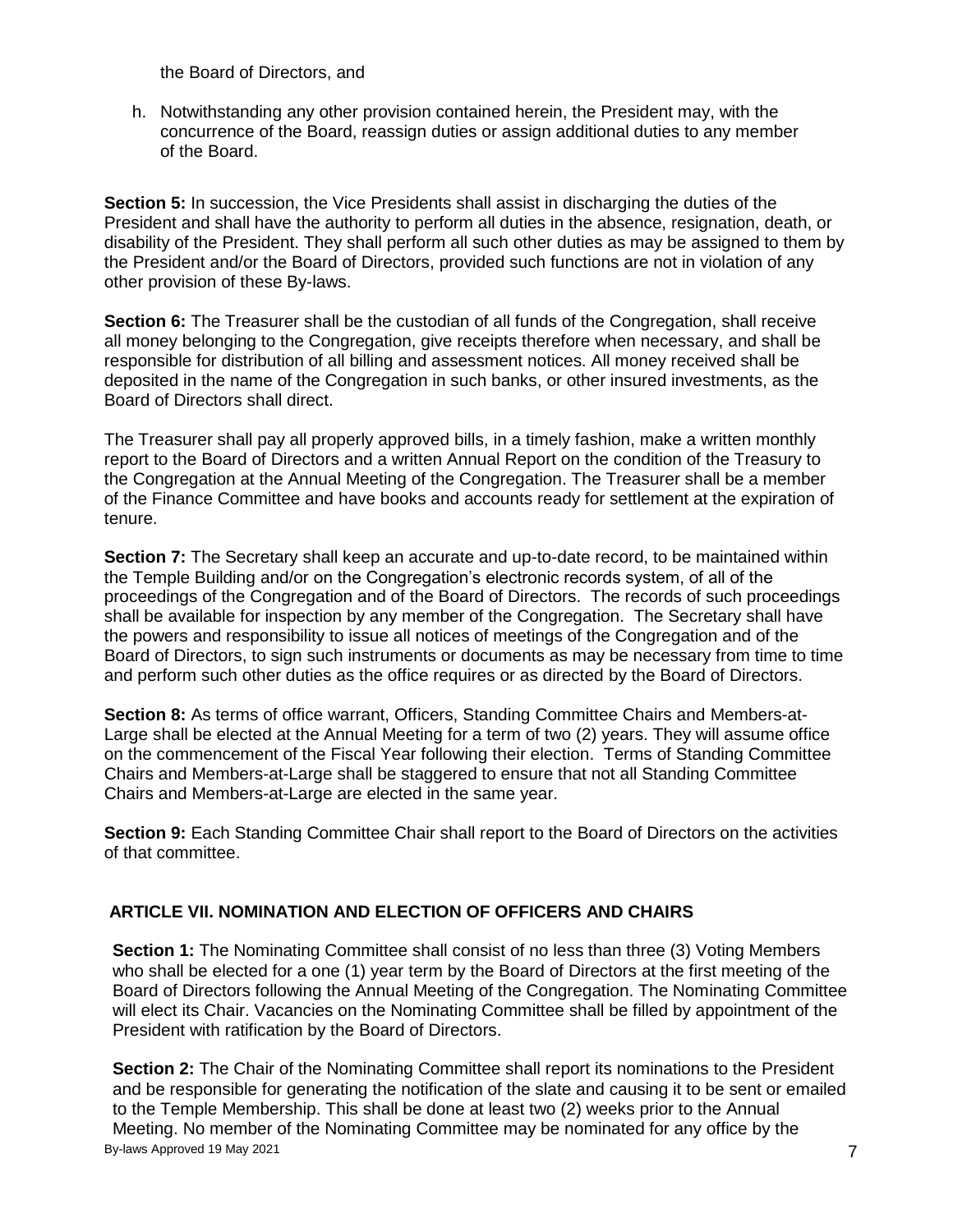Nominating Committee.

**Section 3:** Any Voting Member in good standing may propose a nomination at the Annual/Election Meeting. Such nomination must be seconded, and the nominee must indicate acceptance at that time to be included on the ballot. The nominee may present written acceptance in the event of not being present.

**Section 4:** No member may hold more than one Board position at the same time.

**Section 5:** Elections of Officers and Board Members will be by the slate of nominees. In the event of a contested position, there shall be a separate vote for that position prior to the presentation of the slate. The winner of that contested election becomes a part of the slate of nominees.

**Section 6:** If any Voting Member present at the meeting requests a written ballot, then the voting will be conducted by a written ballot.

### **ARTICLE VIII. THE RABBI**

**Section 1:** The position of a spiritual leader of the Congregation shall be occupied by a duly ordained Rabbi committed to support the principles of the Conservative Movement as manifested through the United Synagogue of Conservative Judaism (USCJ) and the Rabbinical Assembly (RA). The Rabbi will be elected by the Board of Directors at a regular meeting or at a Special Meeting called for that purpose.

**Section 2:** The Rabbi's employment or any termination thereof shall be approved by the Board of Directors. The terms of employment for the Rabbi shall be determined by the Executive Committee and approved by the Board of Directors.

**Section 3:** The Rabbi shall act as the *Mara D'Atra* (master of the house) and spiritual leader of the Temple and its Congregants. The Rabbi shall serve the religious, educational, spiritual and pastoral needs of the Congregation. The Rabbi shall supervise and be responsible for all religious services, rituals and rites of the Temple. The Rabbi shall consult with the Board of Directors and appropriate committees when contemplating any changes in ritual or practice and shall be sensitive to the history, customs and traditions of the Congregation. The Rabbi shall supervise any other clergy employed by or contracted with the Congregation. The Rabbi shall have general supervision of the educational activities of the Congregation, working with the Board of Directors, relevant committees, Religious School and administrative staff, as appropriate and necessary to fulfilling the mission and goals of the Congregation.

**Section 4:** The Rabbi shall enjoy the freedom of the pulpit to preach, provided, however, at all times the Rabbi shall be guided by the standards and positions of the Conservative Movement.

**Section 5:** In the event that this position is not filled, the Board of Directors may choose an interim Spiritual Advisor.

### **ARTICLE IX. EMPLOYEES OF TEMPLE BETH TORAH**

In addition to the Rabbi/Spiritual Advisor, the Board of Directors, or its designee, may employ such staff as it deems necessary to fulfill the mission of the Temple. The Board of Directors shall determine the terms of employment, reporting structure, compensation and benefits of any such position. All such financial terms shall not exceed the approved Temple budget. Notwithstanding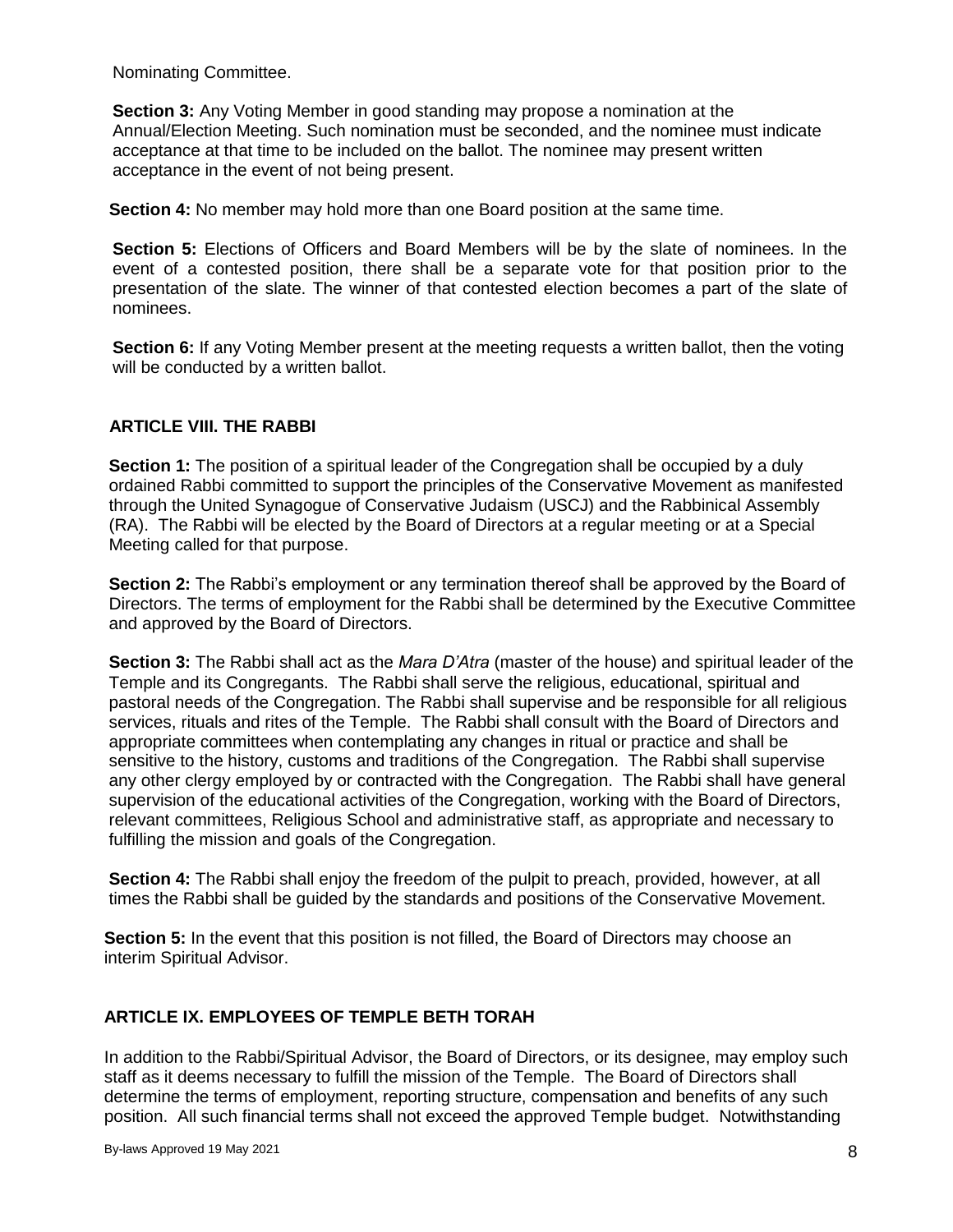the foregoing, the employment or contracting of Clergy and employed managers shall require Board approval. The Board shall determine the positions deemed to be in these categories.

# **ARTICLE X. COMMITTEES**

**Section 1:** There will be Standing Committees and Select Committees. Each Standing Committee will have a Chair.

**Section 2:** An employee or immediate family member may not be on a committee that has direct responsibility for that employee's area of employment.

**Section 3:** The Standing Committees shall consist of:

a. THE MEMBERSHIP COMMITTEE shall promote activities to retain current members and to increase the membership of the Congregation. This Committee shall also prepare appropriate membership application forms. A majority of the members of the Membership Committee shall be Jewish.

b. THE FACILITIES COMMITTEE shall keep the buildings and properties of the Congregation in good repair; rent or loan equipment and facilities for and of the Congregation; and be assisted by the Secretary in keeping a calendar of Congregational and community activities, and scheduling facilities for Congregational activities.

c. THE RITUAL COMMITTEE shall assist the Rabbi, or Spiritual Advisor, in furthering the religious purposes and aims of the Congregation which includes all religious services, including weddings, funerals, Bar or Bat Mitzvahs, Confirmation, and such other occasions in the synagogue, as needed. It is to encourage and inaugurate a sustained program to stimulate Congregational Membership to attend all services, helping to maintain decorum and dignity of the services at all times. It is to designate Gabbaim, who will assign all honors, and general ritualistic assistance in the synagogue. It shall consult with the Rabbi, or Spiritual Advisor, on ritual problems brought to its attention. In the absence of the Rabbi (the Rabbi's designee or Spiritual Advisor) the Ritual Committee shall provide a service leader for the Shiva period for congregants upon request. All members of the Ritual Committee shall be Jewish.

d. THE EDUCATION COMMITTEE shall provide support and assistance to the Religious School. The Chair of the Education Committee shall report to the Board of Directors on all matters relating to the Religious School and Adult Education. A majority of the members of the Education Committee shall be Jewish.

e. THE FINANCE COMMITTEE shall receive from each Committee, no later than March 31st of each year, a detailed estimate of the anticipated income and expenses for the next Fiscal Year. It shall draft, on the basis of these estimates, a budget for the next Fiscal Year and present a balanced budget to the Board of Directors. It shall keep a constant check on actual income and expenditures in relation to the budget and shall present to the Board, at any time of the year, any recommendations for changes to financial forecasts and allocations. The Finance Committee shall advise the Board of Directors from time to time on the financial future of the Congregation.

f. THE FUNDRAISING COMMITTEE shall be responsible for developing and coordinating strategies and tactics for the purpose of strengthening the financial stability of the Temple.

g. THE B'NAI MITZVAH COMMITTEE shall co-ordinate all the activities related to the B'nai Mitzvah, with the Rabbi, the Treasurer, the Ritual Committee, the Facilities Committee, the

.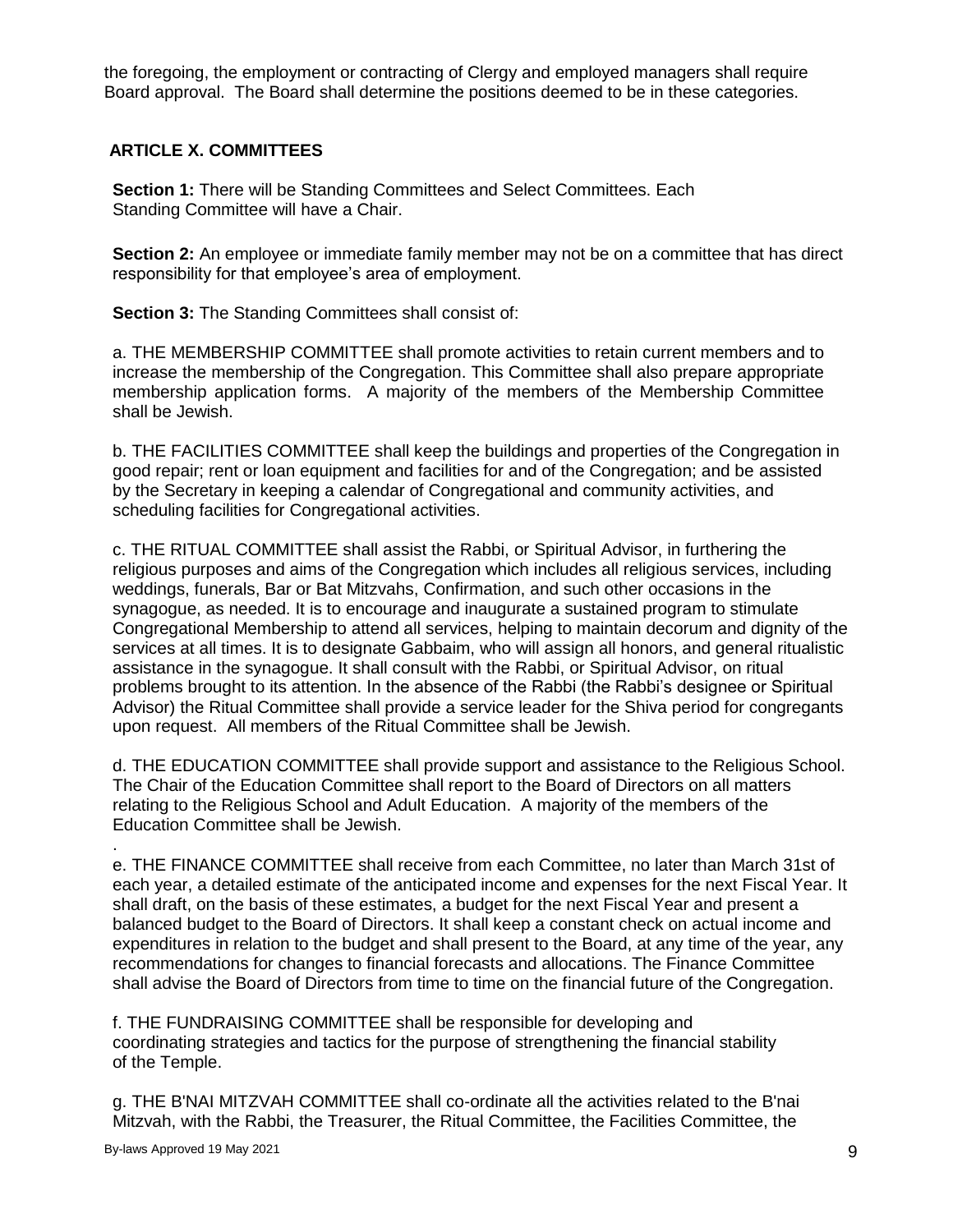Education Committee, and all other bodies of the Temple, as needed. It shall inform the family of each B'nai Mitzvah of their duties and responsibilities and assist them, as required. The Chair and a majority of the members of the B'nai Mitzvah Committee shall be Jewish.

h. THE TIKKUN OLAM COMMITTEE shall be responsible for developing and coordinating programming for the purpose of teaching and fostering social action that fulfills the Jewish responsibility of completing creation through acts of kindness.

i. THE EARLY CHILDHOOD COMMITTEE shall develop and implement educational and social programs geared to families with young children. A majority of the members of the Early Childhood Committee shall be Jewish.

j. THE YOUTH COMMITTEE shall work to strengthen the involvement of children and teens in the Temple and the larger Jewish Community. A majority of the members of the Youth Committee shall be Jewish.

k. THE ISRAEL ACTION COMMITTEE seeks to deepen the relationship of members of Temple Beth Torah with Israel, through programs that impact their lives with Israel learning, Passport to Israel and a connection with congregations in Israel. A majority of the members of the Israel Action Committee shall be Jewish.

l. THE MARKETING COMMITTEE shall be responsible for marketing, publicity and communications both externally to the community and internally to the congregation.

**Section 4:** Select Committees may be established from time to time by the Board of Directors for such purposes and durations as the Board deems appropriate. The President shall appoint Chairs of Select Committees, who shall be appointed for a term commensurate with the life of the committee. Any Voting Member of the Temple may be appointed by the President to be Chair of a Select Committee.

**Section 5:** No committee shall have the power to incur liabilities in excess of its budget without the authority of the Board of Directors having first been obtained. All committees shall at all times be responsible and subject to the direction of the Board of Directors.

### **ARTICLE XI. PARLIAMENTARY PROCEDURE**

Except as otherwise provided in these By-laws, meetings of the Board of Directors and of members of the Congregation shall be conducted using *Robert's Rules of Order* in effect from time to time, as a guide for parliamentary procedure.

### **ARTICLE XII. INDEMNIFICATION AND LIABILITY**

The Congregation shall indemnify and hold harmless any past, present or future Member of the Board of Directors, Committee Member or Officer, their heirs, executors, administrators, or successors in interest in connection with claims arising in the course of the good faith exercise of their duties and responsibilities, from any and all liabilities and expenses, including judgments, fines, penalties, and counsel fees incurred in connection with the defense or disposition of any action, suit or other proceeding, whether civil, criminal or administrative. Such indemnification shall not exist for any person finally adjudicated by a court of competent jurisdiction not to have acted in good faith in the reasonable belief that his or her actions were in the best interests of the Congregation.